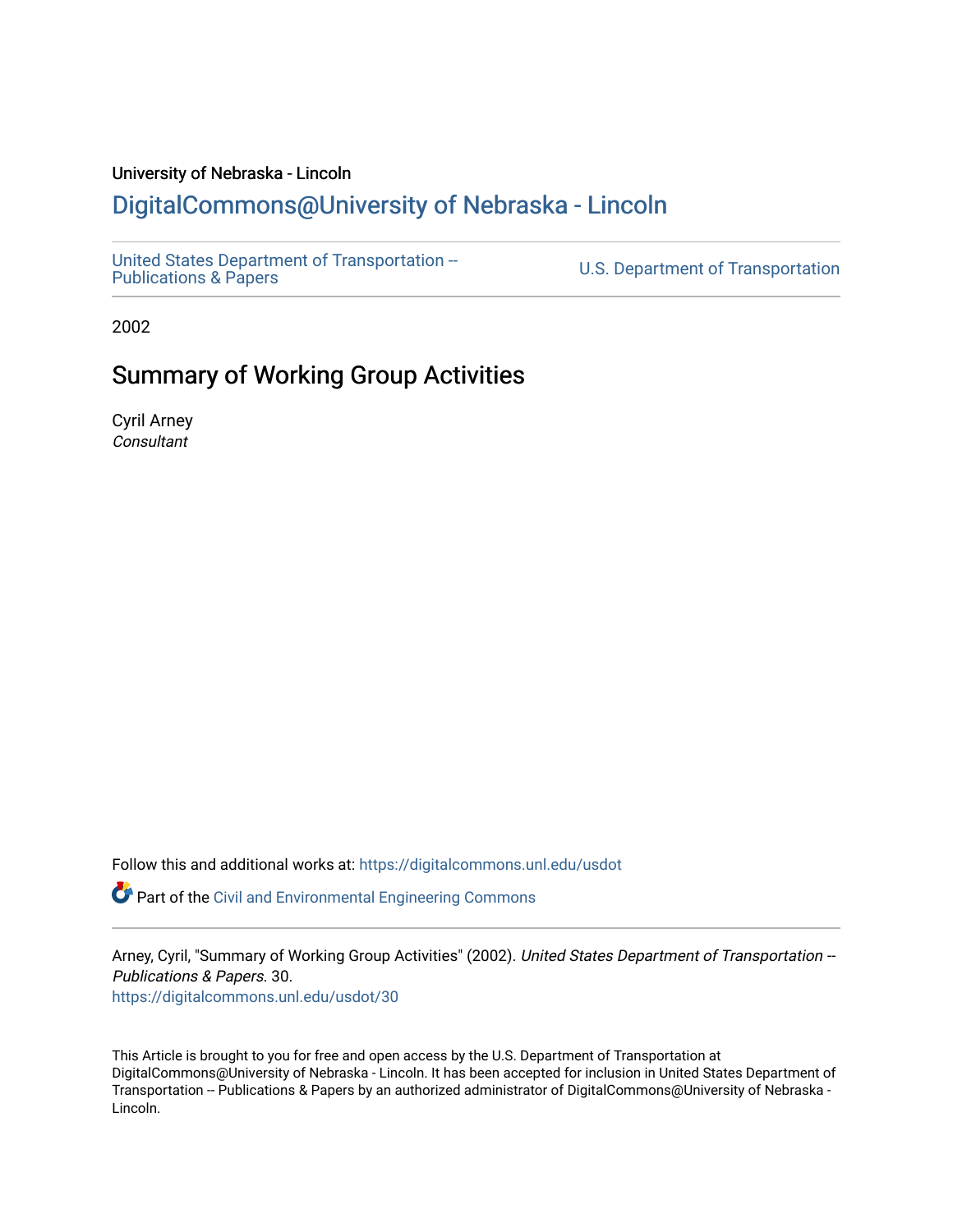# HFW 2002

- Where we were in 1996
- Where we are today
- Great progress
- Great success of HFW 2002
- Thanks to all involved
- Outstanding way forward
- Clarify doubts
- Conclusions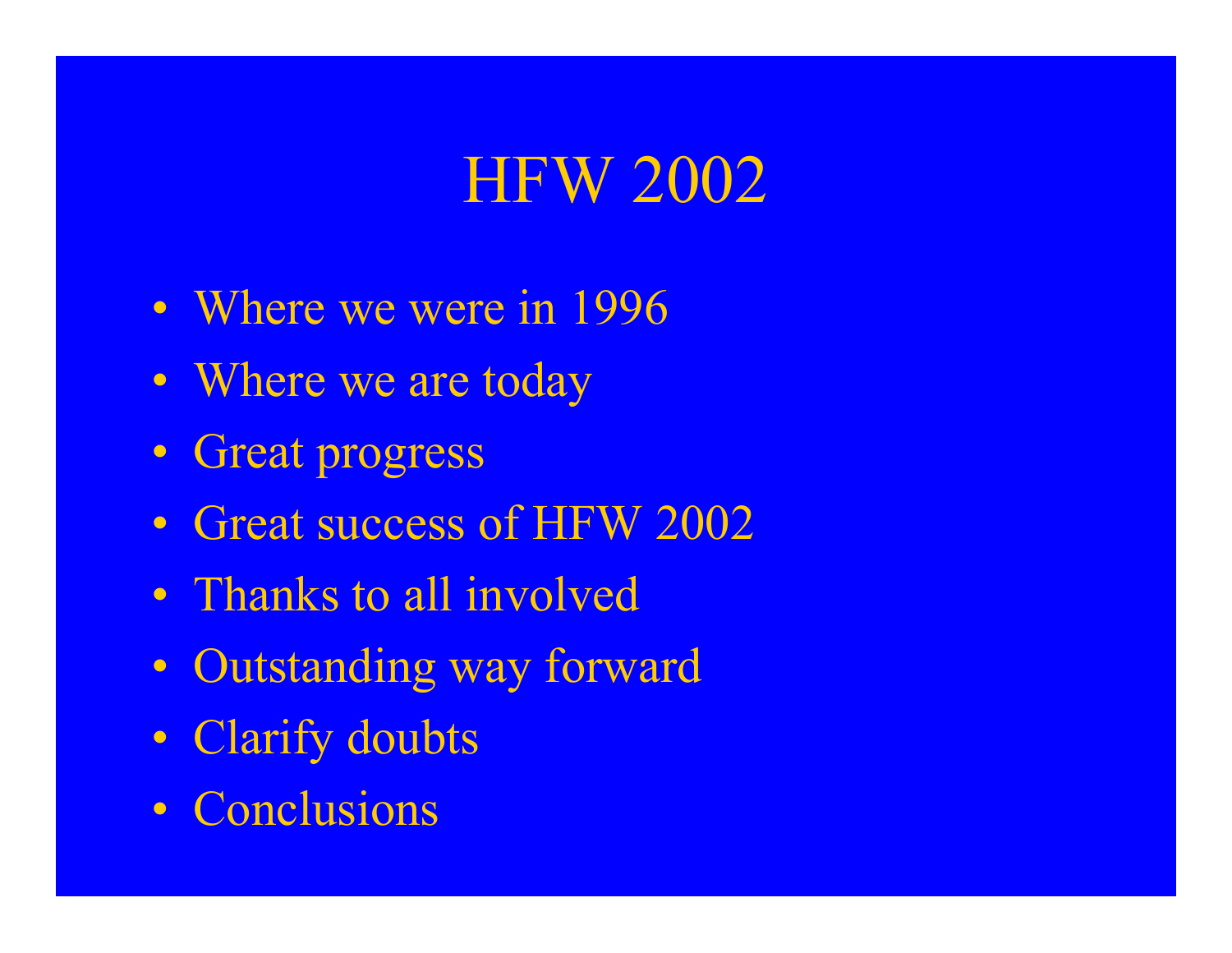# Shape of the 20th Century





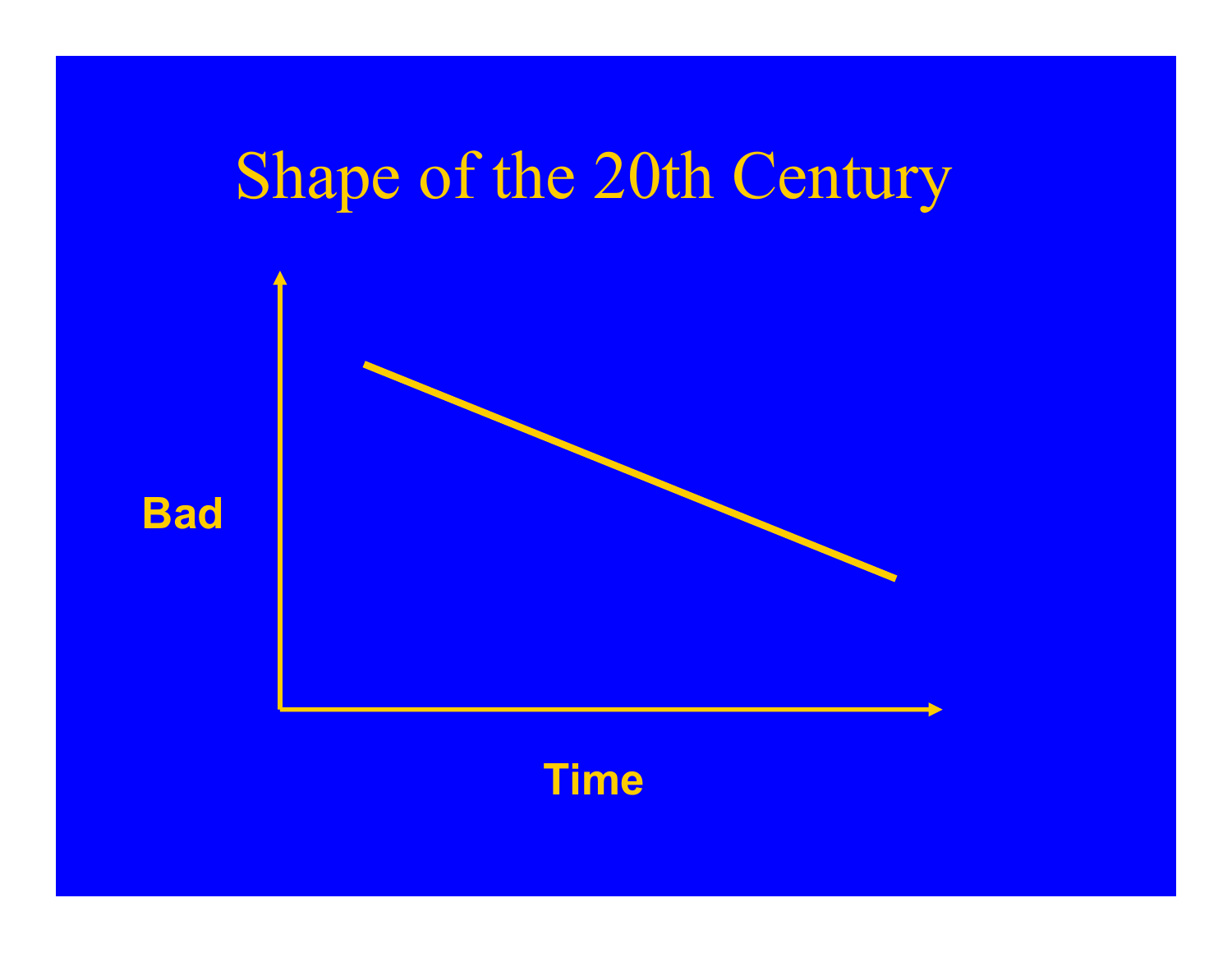# Carl Jung (1875-1961)

- Swiss psychologist
- Shadow
- Collective unconscious
- Psychological types (basis of MBTI)

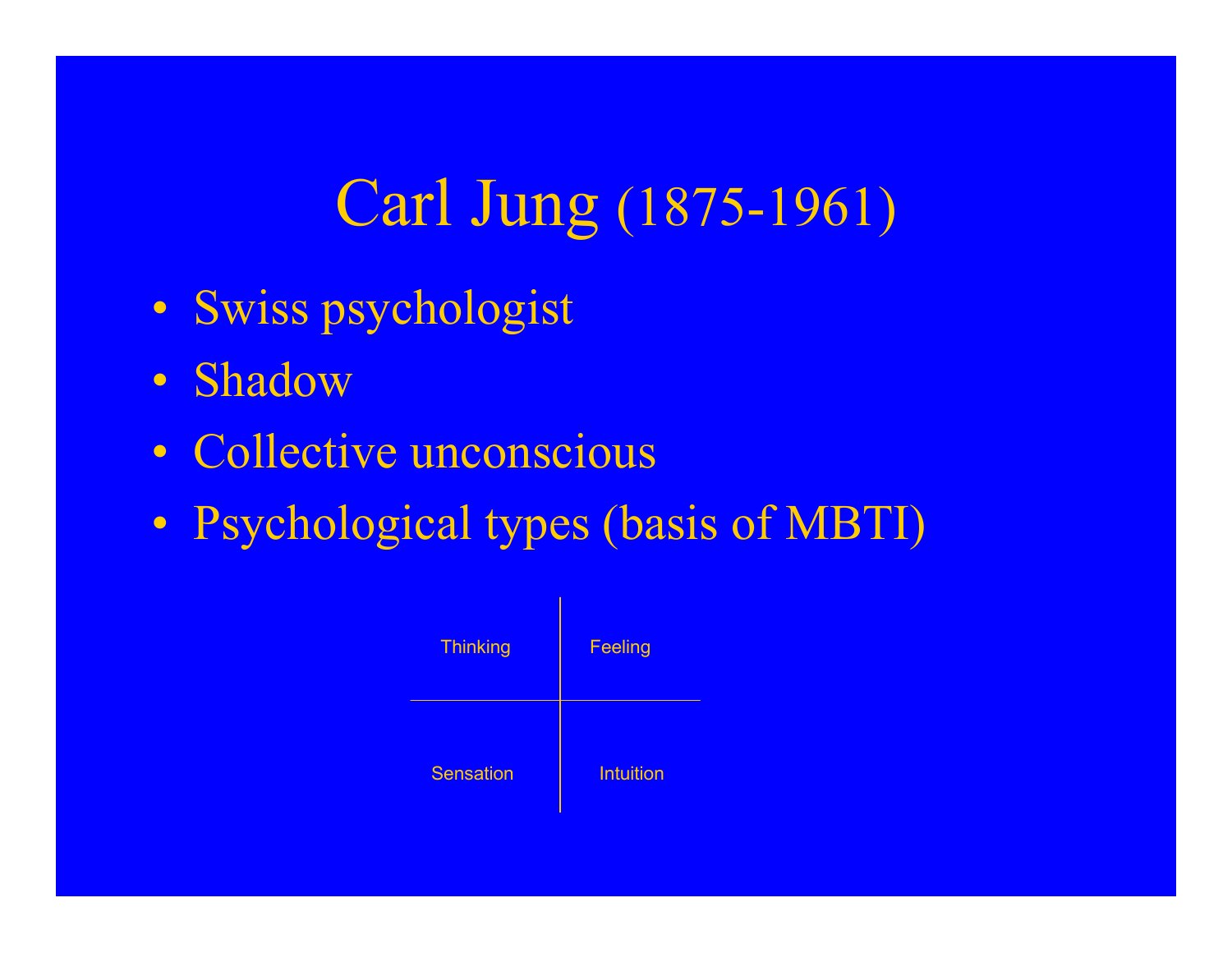# Shape of human progress



**Bad**

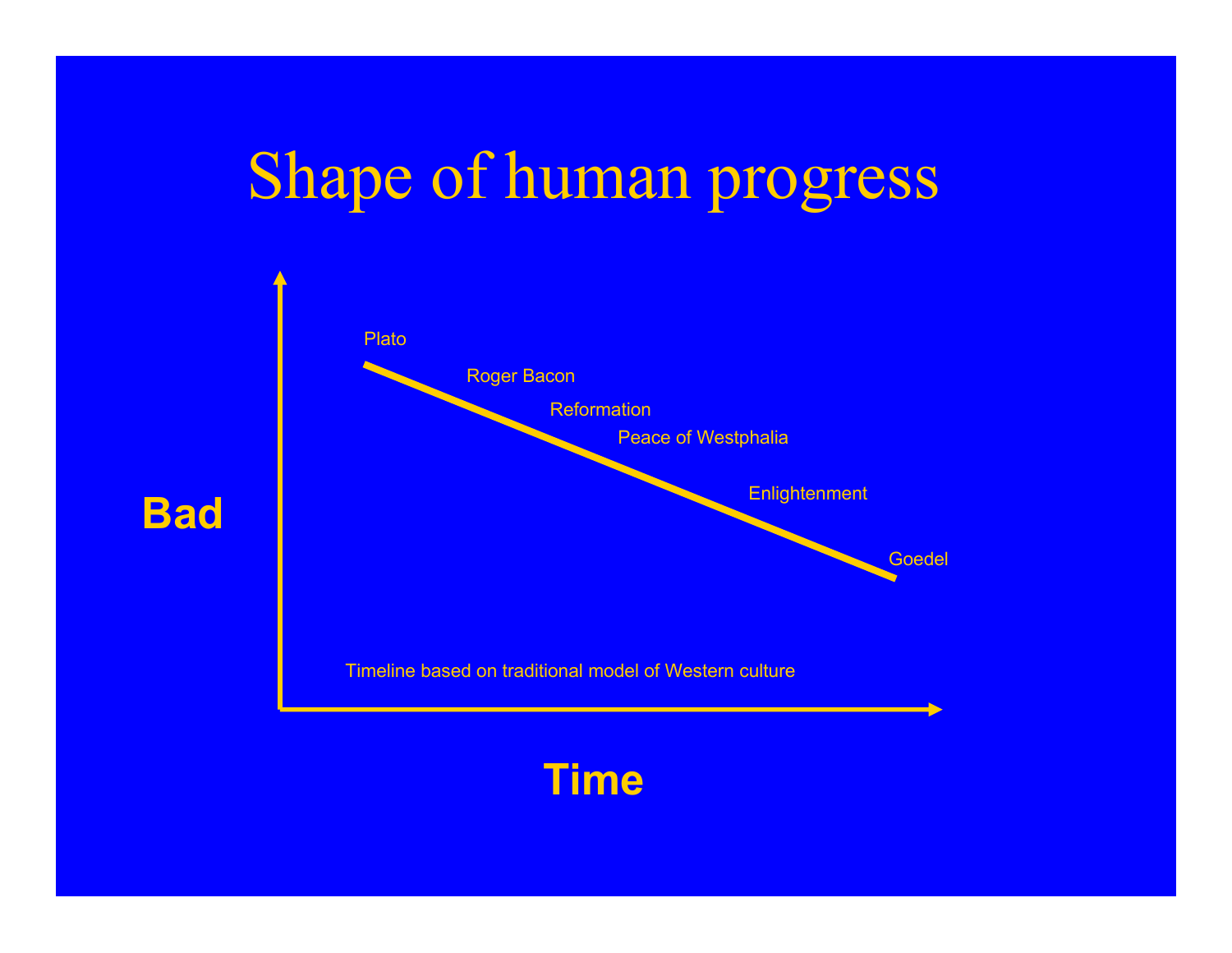#### What is correct HFE model?



**Newtonian physics Chaos theory**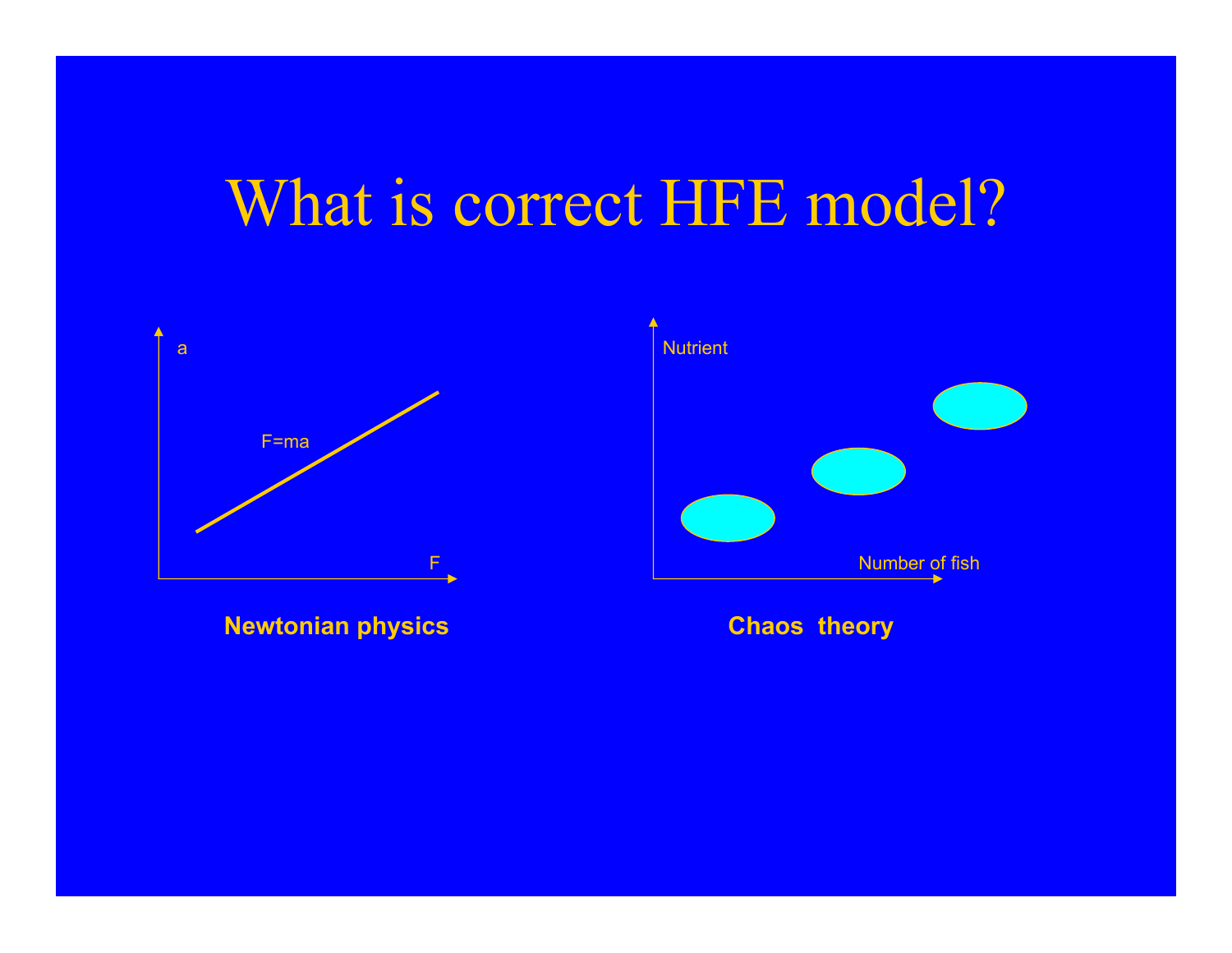# The problem redefined

- 38 years and one month
- $\bullet$ • Engineering deficiency disorder" (DSM)
- $\bullet$ • Support group
- $\bullet$ Process of continuous improvement
- $\bullet$ • The 'trip' to Austin
- $\bullet$ • Transcendance or Immanence?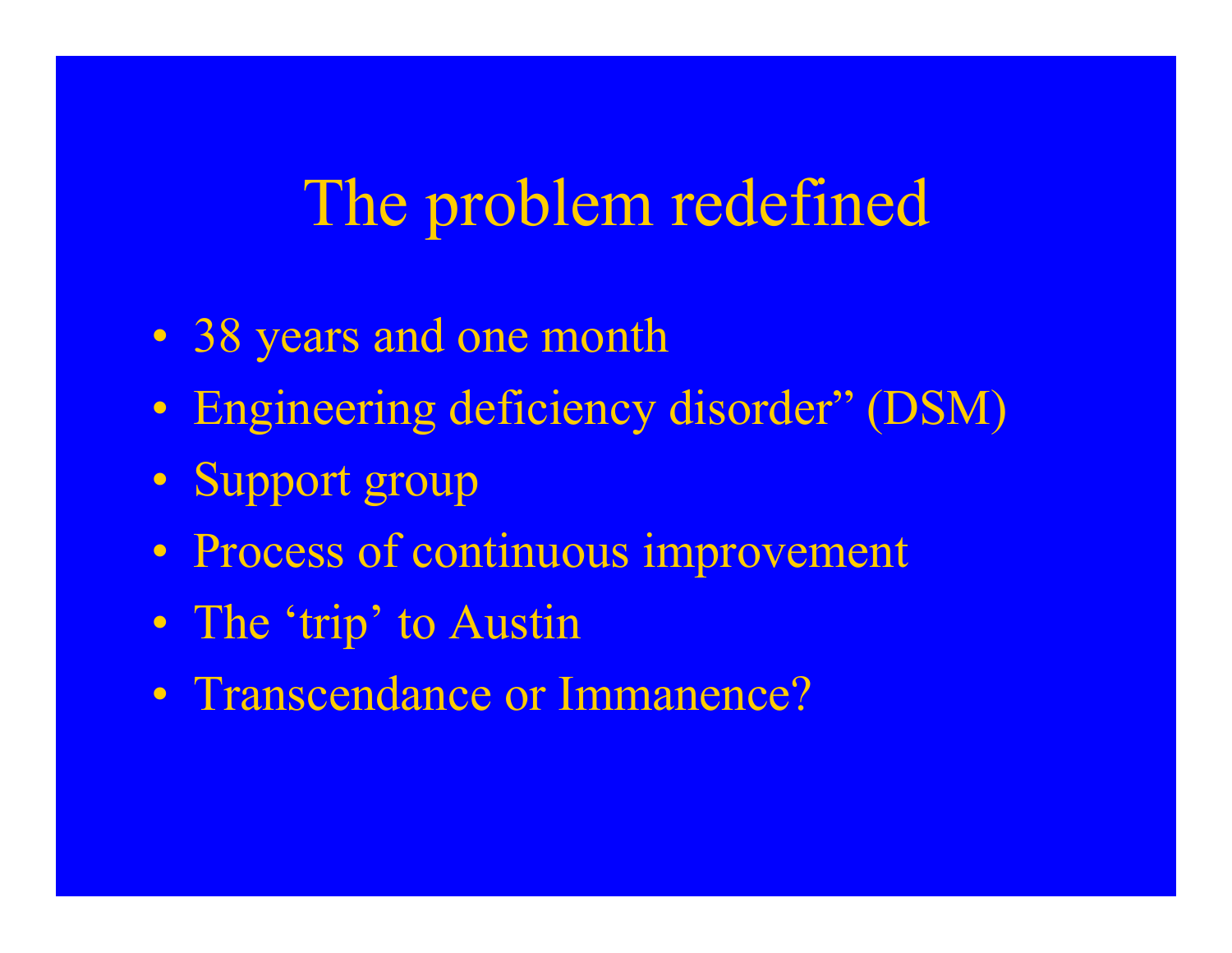#### Behavioral Science

 $\bullet$ • Behavioral Science: any of various disciplines dealing with human actions, usually including the fields of sociology,, social and cultural anthropology, psychology, and behavioral aspects of biology, economics, geography, law, psychiatry and physical science. (Britannica)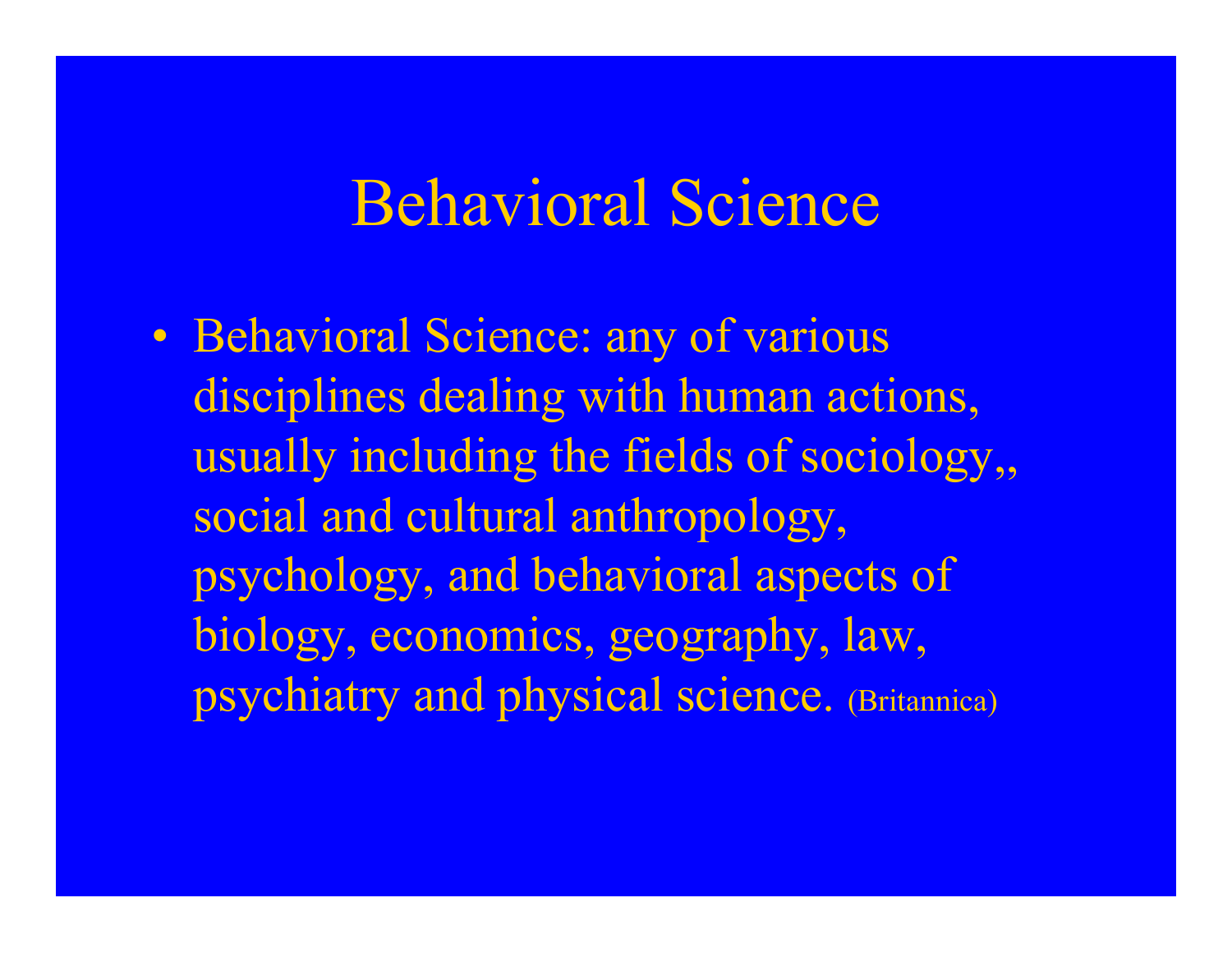# Behaviorism

- Watson: psychology was to become a purely objective, experimental branch of natural science  $(\sim] 924)$
- Skinner:
	- Professor of Psychology at U.of Indiana
	- –Skinner's box
	- Central concept of reinforcement, or reward
	- Great influence but controversial today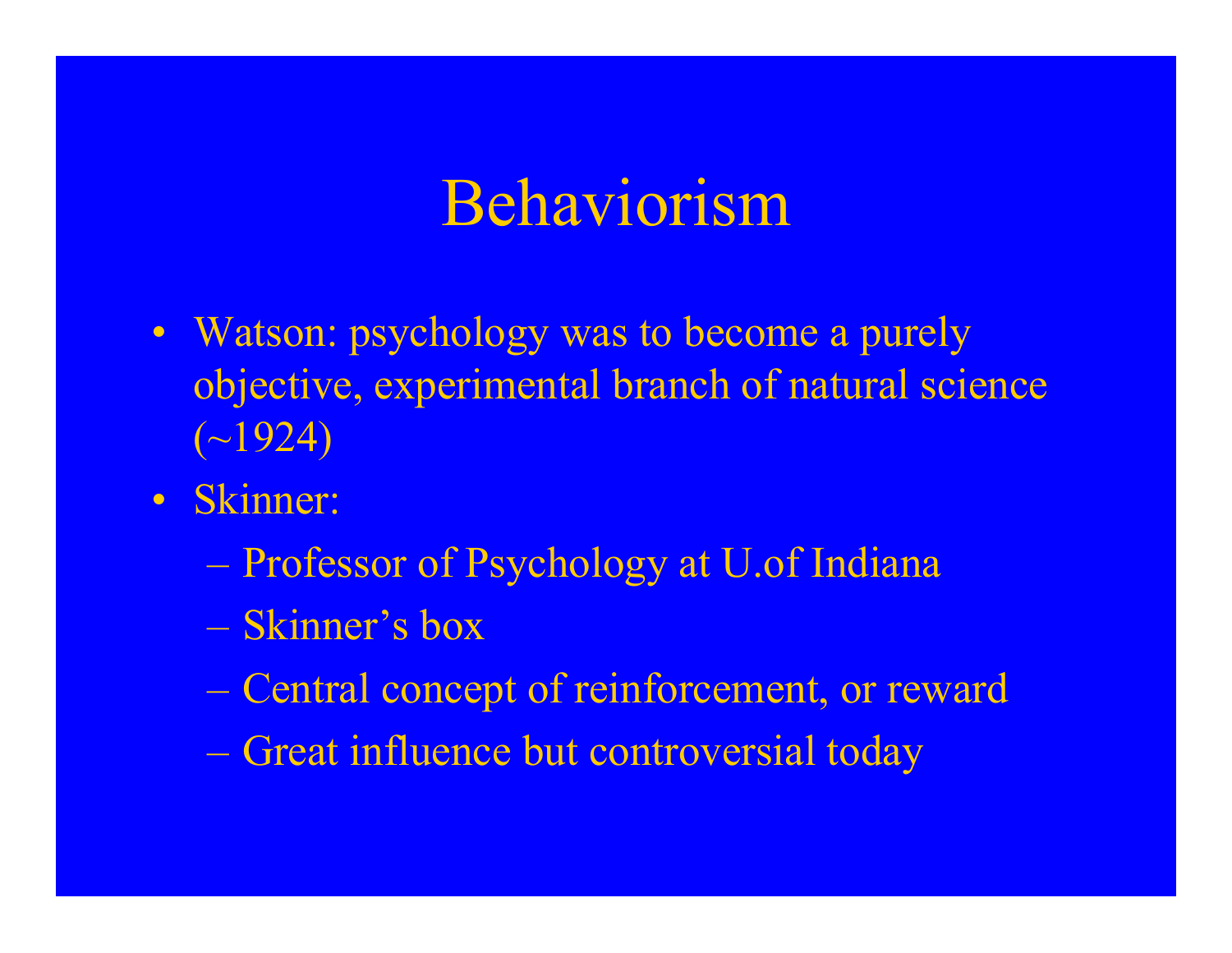#### Human behavior is complex

• "We assumed we would start to make computers understand simple children's stories and work our way to the complex fields like physics and astronomy. It turned out that the understanding of physics and astronomy is extremely simple compared to the problem of understanding children's stories". Bill Wood, a scientist who had struggled to make computers understand ordinary language.(quoted in 'Wittgenstein's Ghost', article by Paul Trachtman, Smithsonian, April, 2002).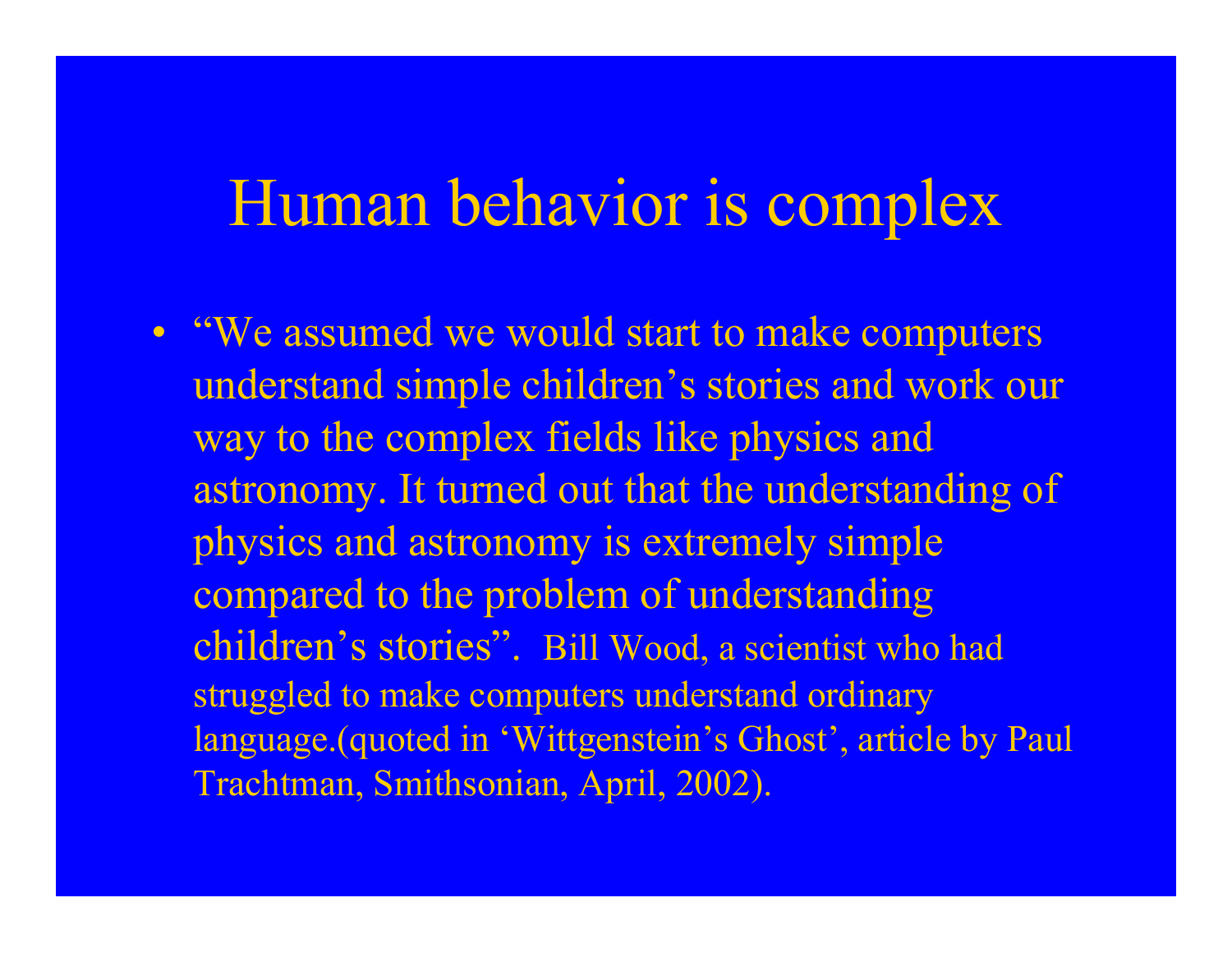# The Conclusions (1)

- $\bullet$ • There is an enormous potential to apply our work in HFE to broader issues of the day.
- $\bullet$ • Provide an introduction to the proceedings, which puts the subject and papers in context
- $\bullet$ • Provide a synopsis (executive summary) at the beginning of every paper
- $\bullet$ • Agree on a single definition of HFE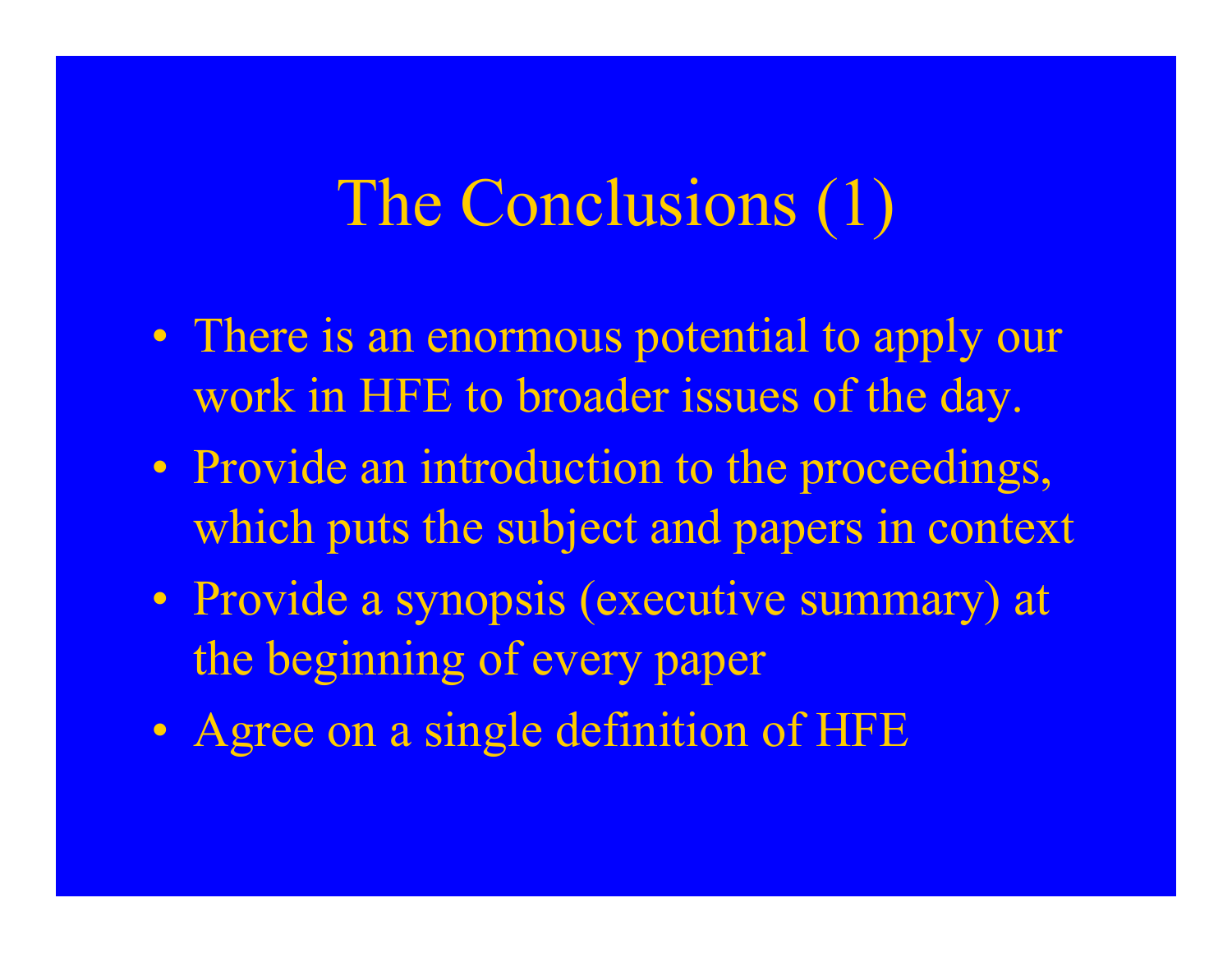# The Conclusions (2)

- $\bullet$ • Resolve the status and qualifications required of an "HFE Professional"
- $\bullet$ • Develop the appropriate relationship between HFE, and industry regulations and standards
- $\bullet$ • Try and offer a way forward for those people who want immediate tools